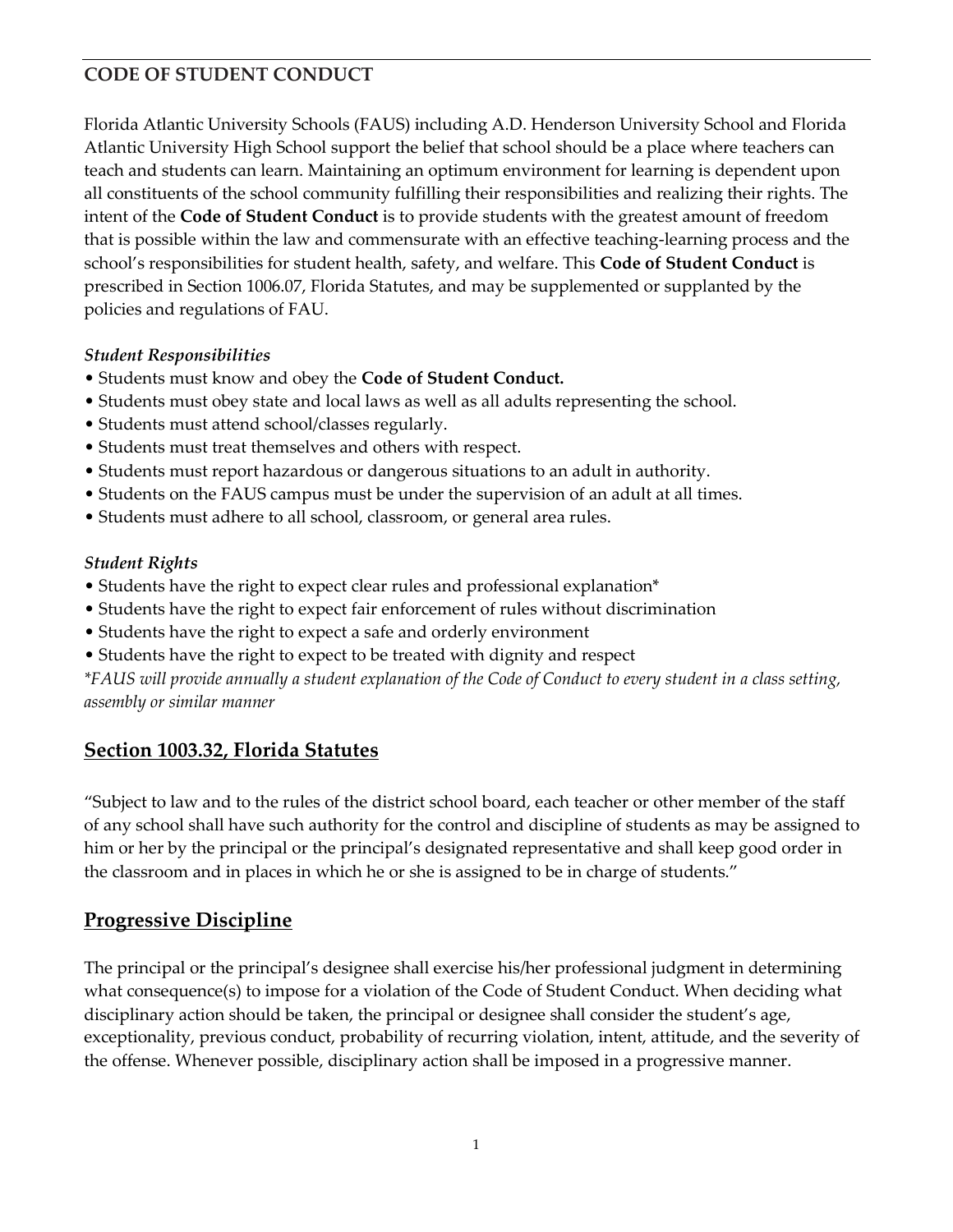# **Policy of Zero Tolerance – Section 1006.13, Florida Statutes**

Students who are found to have committed offenses that involve bringing a firearm or weapon (as defined in Chapter 790, FS) to school, a school function, or any school sponsored transportation, or possessing a firearm or weapon at school are subject to being expelled with or without continuing services for a period of not less than 1 year. Students making a threat or false report involving school or school personnel's property, school transportation, or a school sponsored activity are also subject to a minimum 1 year withdrawal of invitation to attend FAUS with the possibility of permanent withdrawal or formal expulsion.

## **Search and Seizure – Section 1006.09(9) Florida Statutes**

The school director, principal, and assistant principal reserve the right to search any school property (e.g. lockers, storage areas) for suspected contraband (e.g. drugs, weapons, etc.). Students' clothing, persons, and property may be searched when reasonable suspicion or evidence exists.

## **Violations of the Law**

Students are subject to arrest and prosecution for committing violations of the Code of Student Conduct, which are also determined to be violations of civil or criminal law. The School Resource Officer and other law enforcement officers have the power and authority to conduct investigations independent of those conducted by school, including family, staff, administration, and guidance personnel, for the same incident. Furthermore, the sanctions imposed by the school for misconduct are separate and distinct from the consequences that may be imposed following the arrest and prosecution of a student for a violation of the law originating from the same incident.

# **Physical Acts of Aggression**

Incidents of pushing, shoving, tapping, hitting, kicking, punching, fighting, etc., are all categorized as physical acts of aggression. In determining consequences applicable to the situation, all parties are considered to be responsible for their actions. In most cases, physical acts of aggression will result in an out of school suspension.

# **Cellular and Wireless Devices**

In accordance with state law (Section 1006.07(2)(f)), students may possess cellular phones and other wireless communication devices on school property and school- sponsored transportation, as long as the students adhere to the restrictions provided herein. Any unauthorized use of cellular phones and other wireless communication devices during the instructional school day, while on school-sponsored transportation, or

FAUS Code of Student Conduct at such times as not authorized by the principal or designee, is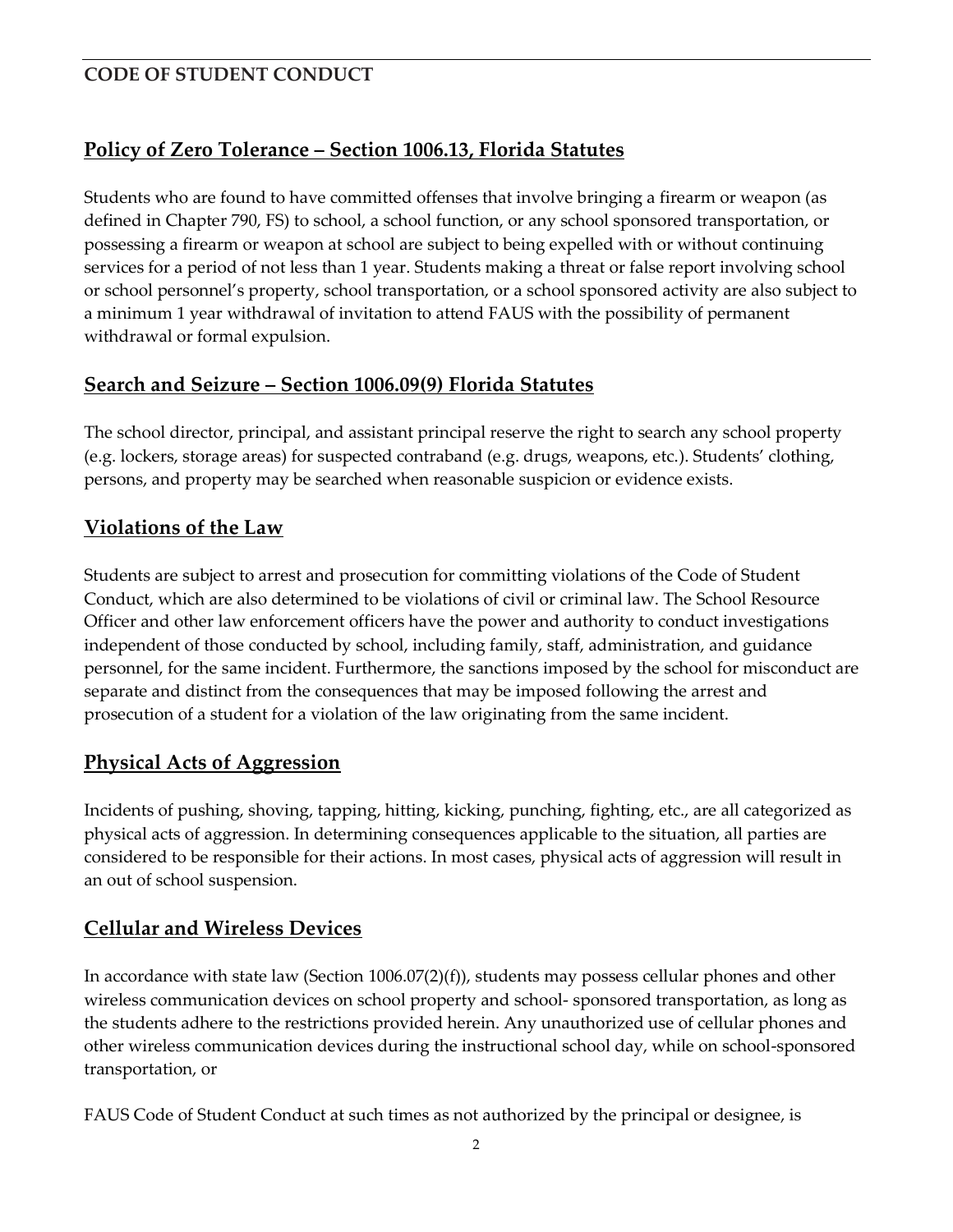prohibited as it disrupts the instructional program or distracts from the educational environment.

#### 1. **Elementary School Students.**

Elementary school students may possess cellular phones and other wireless communication devices on school property and school-sponsored transportation, provided such devices are not visible, used, or activated, and are kept in the "off" position throughout the instructional school day and while on school-sponsored transportation. Students must keep their cellular phones and other wireless communication devices stored in a purse or backpack, or other non-visible secure location during the instructional school day and while on school-sponsored transportation.

#### 2. **Middle and High School Students.**

Middle and high school students may possess cellular phones and other wireless communication devices on school property and school-sponsored transportation, provided such cellular phones and other wireless communication devices are not visible, used or activated, and are kept in the "off" position throughout the instructional school day and while on school-sponsored transportation. Middle and high school students must keep their cellular phones and other wireless communication devices stored in a vehicle, locker, purse, backpack, or other non-visible secure location. The principal or principal's designee may modify the instructional school day to establish other authorized times of use in addition to when students are waiting for the beginning of the instructional school day or waiting for a school bus at the end of the instructional school day, including the designation of areas of the school campus for such use.

#### 3. **Times of Authorized Use on School Grounds.**

While waiting for the beginning of the instructional school day or waiting for a school bus at the end of the instructional school day, students may use their cellular phones and other wireless communication devices.

#### 4. **Unauthorized Use of Devices.**

A student's possession, display or use of a cellular phone and other wireless communication devices on school property contrary to the provisions of this policy shall be viewed as the unauthorized use of the cellular phone or other wireless communication devices when such possession, display or use of such devices results in conduct which includes, but is not limited to: a. Interference with or disruption of the instructional or educational environment.

- b. Use which violates academic integrity, as the reproduction of images of tests, communication of test or examination contents or answers, to provide access to unauthorized school information, or assistance to students in any aspect of their instructional program in a manner that violates school board policy or the Student Code of Conduct.
- c. The communication of the marks or grades assigned to students resulting from evaluation or the actual contents, or parts thereof, of any evaluation activity being completed by an individual(s).
- d. Use to commit a crime, under federal or state law.
- e. Violation of a student's or other person's reasonable expectation of privacy, by using such devices with photographic capabilities in student locker-rooms, restrooms, any other student changing areas, or the classroom, whether such use occurs during the instructional school day or on school property. Cellular phones and other wireless communication devices may not be utilized to take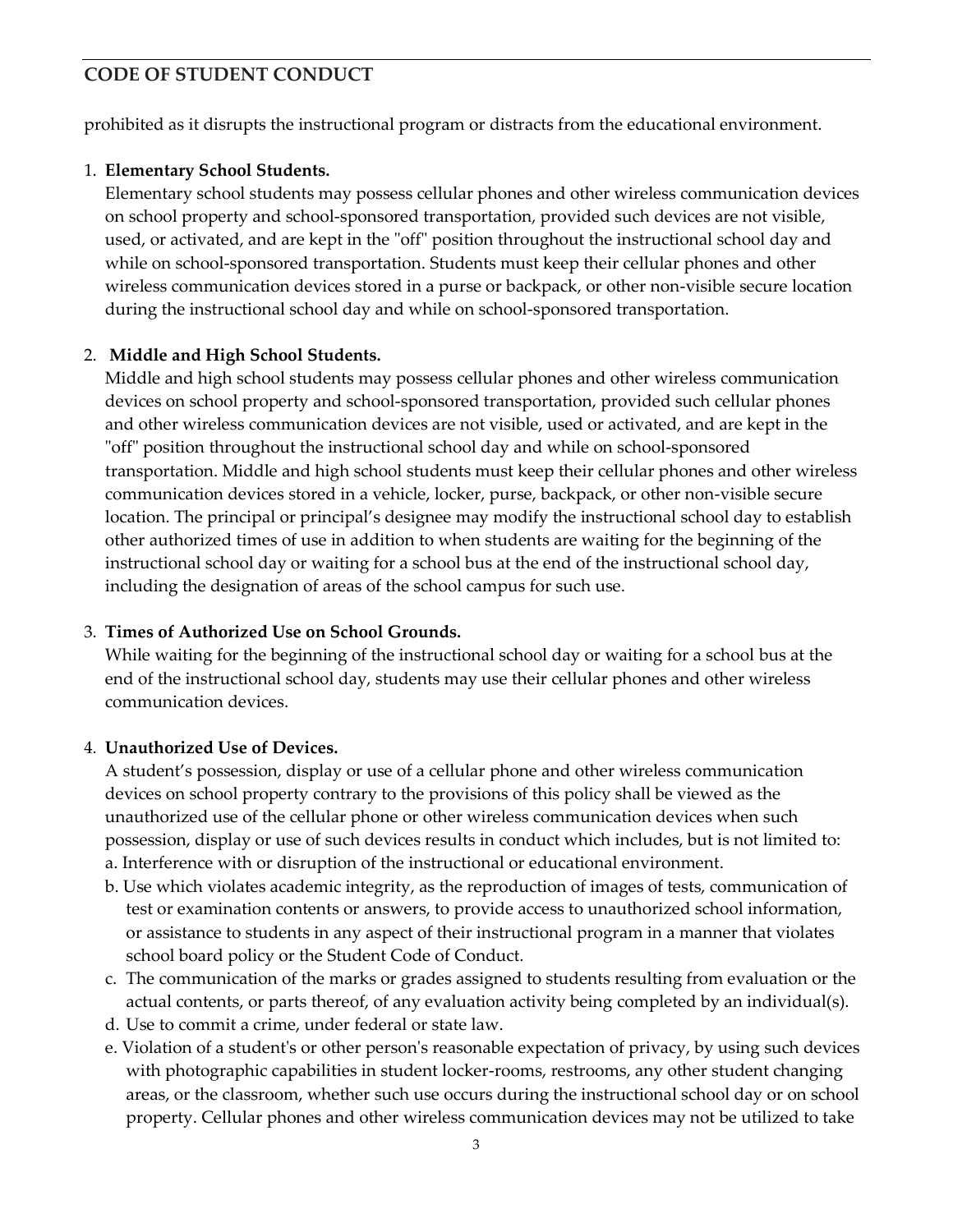"photographs" or "videos" while on school property, while on school-sponsored transportation or while a student is engaged in school-sponsored activities.

f. Use in a manner that is profane, indecent, obscene, threatening, discriminatory, bullying or harassing language, pictures or gestures. Cellular phones and other wireless communication devices which have the capability to take "photographs" or "moving pictures" shall not be used for such purposes while on school property, while on school-sponsored transportation or while a student is engaged in school-sponsored activities.

### 5. **Other Acceptable Uses**

- a. Cellular phones and other wireless communication devices are permissible in the following circumstances:
- b. Instructional or Educational Purposes. Cellular phones or wireless communication devices may be used during a class period or school activity when specifically approved by the principal in conjunction with educationally appropriate objectives.
- c. IEP, 504, or Health Care/Medical Plan. Students may use cellular phones, wireless communication devices and other electronic devices during class time when authorized pursuant to an Individual Education Plan (IEP), a Section 504 Accommodation Plan, or a Health Care/Medical Plan with supportive documentation from the student's physician.
- d. Health, Safety or Emergency Reasons. Exceptions to the restrictions in this policy, in part or in its entirety, may be made for health, safety and emergency reasons by the principal.
- e. School Trips or School Sponsored Activities. The use, display or activation of cellular phones or other wireless communication devices during school trips or school sponsored activities shall be at the discretion of the principal or designee, but shall not be disruptive to the activity.
- f. Other Reasons. Other reasons determined appropriate by the principal.

## 6. **Consequences**

- a. An offense shall occur each time this policy is violated regardless of the specific device or devices involved. However, the possession of multiple devices at one time shall be regarded as one offense.
	- i. Any cellular phone or wireless communication device possessed or used in violation of this policy shall be confiscated by school personnel, absent compelling and unusual circumstances, and only FAUS Code of Student Conduct returned to the student's parent or guardian or another adult designated by the parent or guardian.
	- ii. If a cellular phone or wireless communication device is confiscated, the device shall be taken to the school's main office to be identified and placed in a secure area.
	- iii. Students will be disciplined as provided in this policy.
- b. The application of discipline for violations under this policy will be progressive except for those instances where there are additional aggravating factors as outlined in the non-exclusive listing in paragraph 4 of this policy. Any additional aggravating factors may subject the student to more stringent discipline consequences and /or reports to law enforcement agencies.

## 7. **Responsibility/Liability.**

Any student who chooses to bring a cellular phone or other wireless communication device to school shall do so at his or her own risk and shall be personally responsible for the security of his or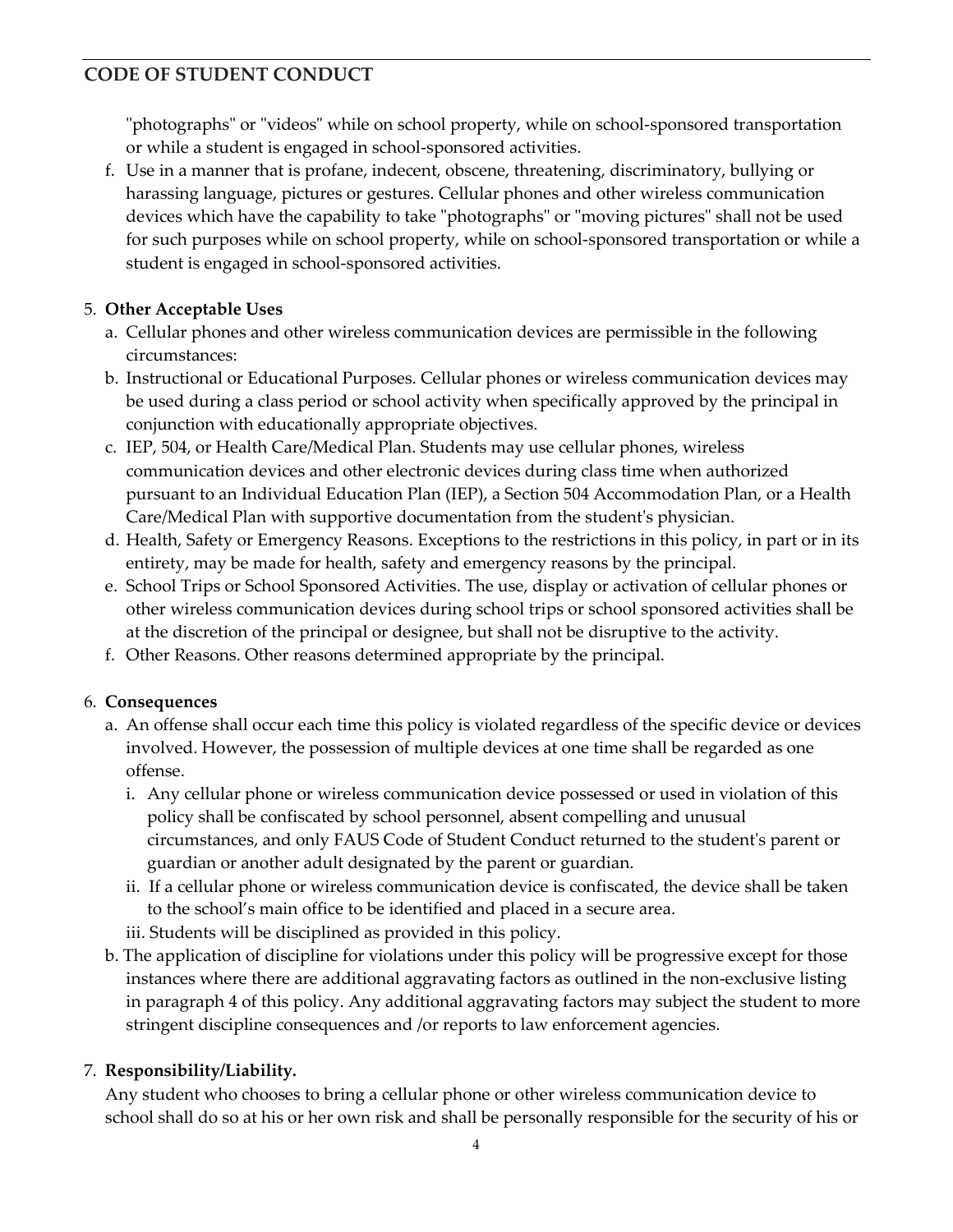her cellular phone or wireless communication device. The school personnel will assume no responsibility or liability for loss, theft, damage or vandalism to a cellular phone or other wireless communication device brought onto school property, or for the unauthorized use of any such device.

## **Consequences/Interventions**

All members of the school are responsible for maintaining appropriate student behavior. Rewards and consequences should be handled in the classroom, other teaching areas, and in the cafeteria or other common areas. The Code of Student Conduct extends to all school related activities and school sponsored trips. When behavior becomes excessive enough to disrupt learning or the activity of focus, a referral should be initiated. A referral is a written report to the school administration by school faculty or staff documenting student misconduct.

*Consequences and/or interventions for such behaviors may include but are not limited to:* 

- 1. Parent Contact
- 2. Behavior Contract
- 3. Referral to Guidance Services
- 4. Saturday Detention
- 5. In-School Suspension
- 6. Out-of-School Suspension
- 7. Intervention by School Resource Officer
- 8. Recommendation for Withdrawal of Invitation or Expulsion

Consequences for unacceptable behavior will be administered in accordance with the discipline matrix. More than one action may be taken for unacceptable behavior.

Students who are assigned to RTR or Out-of-School Suspension will receive all missed assignments and are awarded credit for work turned in to the teacher. Work missed is due upon the student's return to school, in accordance with the Attendance Policy. The principal or designee may intervene in extenuating circumstances.

Any student who is assigned to In- or Out-of-School Suspension is prohibited from attending any school function during the time they are serving the consequence. Any student not attending school for at least 1⁄2 day with an unexcused absence is also prohibited from attending school functions that day. Any student who has received two or more referrals in a given semester will NOT be permitted to attend field trips in that semester.

The Discipline Committee is composed of the principal or designee, assistant principal or designee, school resource officer, one teacher from each grade grouping team, and the school lead counselor or designee. Sub committees of the Discipline Committee may be convened as appropriate.

The Code of Student Conduct shall be reviewed annually by school administration, the Discipline Committee and the School Advisory Body to ensure all legislative mandates are updated within the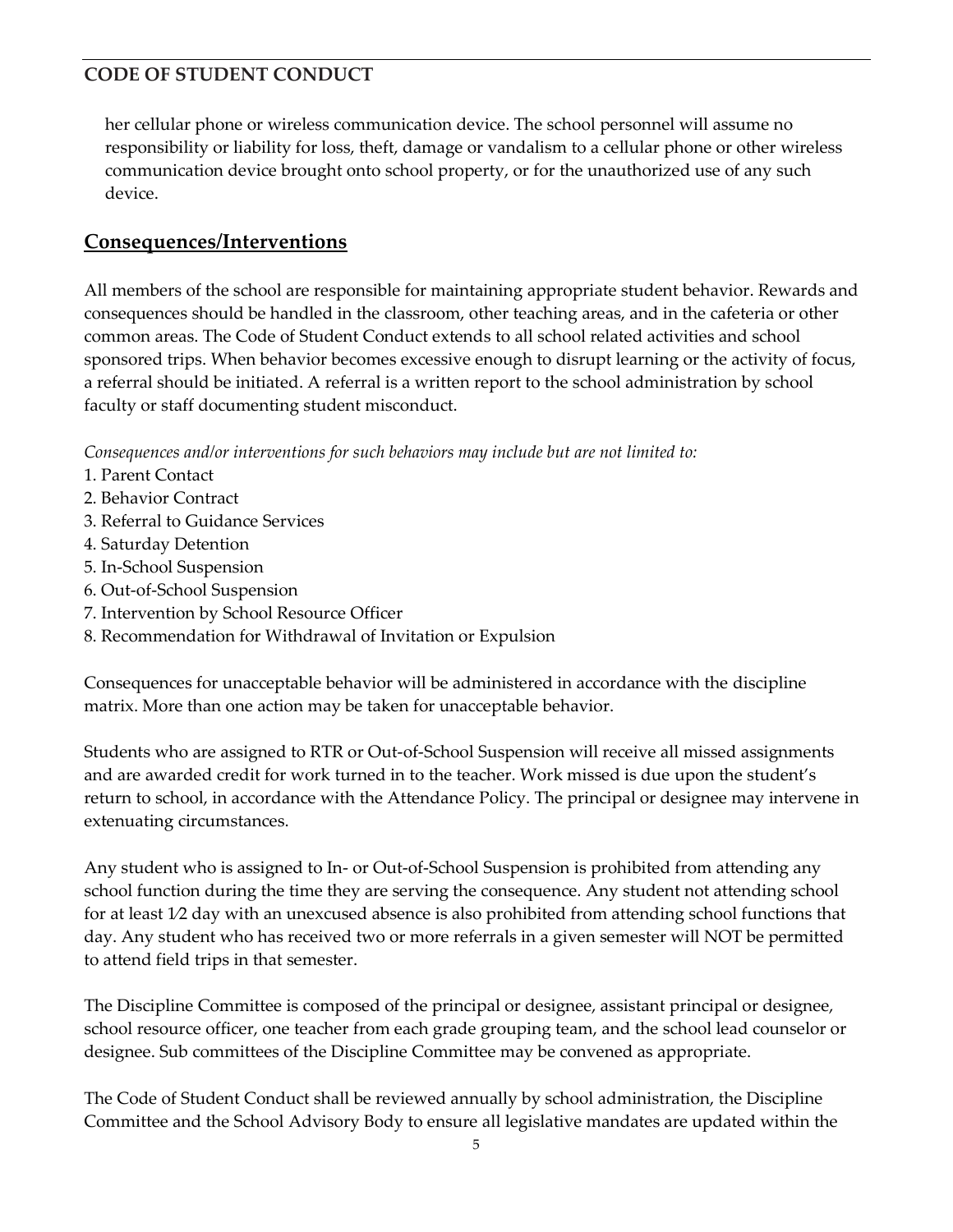policy as well as other necessary changes to ensure clear communication to students, parents, and staff. The principal will compile an annual referral report to be provided to the School Advisory Body. Final approval of the Code of Student Conduct shall be made annually by the School Advisory Body of Florida Atlantic University Schools.

## **Bullying and Harassment Prohibited - Section 1006.147, Florida Statutes**

#### *Statement prohibiting bullying and harassment:*

It is the policy of the School District of Florida Atlantic University Lab Schools that all of its students and school employees have an educational setting that is safe, secure, and free from harassment and bullying of any kind. The district will not tolerate bullying and harassment of any type. Conduct that constitutes bullying and harassment, as defined herein, is prohibited.

#### *Definition of bullying and a definition of harassment:*

**Bullying means systematically (carried out with a system, method or plan) and chronically (continuing for a long period of time) inflicting physical hurt or psychological distress on one or more students or employees**. It is further defined as unwanted and repeated written, verbal, or physical behavior, including any threatening, insulting, or dehumanizing gesture, by a student or adult, that is severe or pervasive enough to create an intimidating, hostile, or offensive educational environment; cause discomfort or humiliation; or unreasonably interfere with the individual's school performance or participation; and may involve but is not limited to:

- 1. Teasing
- 2. Social Exclusion
- 3. Threat
- 4. Intimidation
- 5. Stalking
- 6. Cyber-stalking
- 7. Cyber-bullying
- 8. Physical violence
- 9. Theft
- 10. Sexual, religious, gender, ethnic or racial harassment
- 11. Harassment of any kind involving sexual orientation, socio-economic status or family background
- 12. Public humiliation
- 13. Destruction of property
- 14. Rumor or spreading of falsehoods

**Harassment** means any threatening, insulting, or dehumanizing gesture, use of data or computer software, or written, verbal or physical conduct directed against a student or school employee that:

- Places a student or school employee in reasonable fear of harm to his or her person or damage to his or her property
- Has the effect of substantially interfering with a student's educational performance, opportunities, or benefits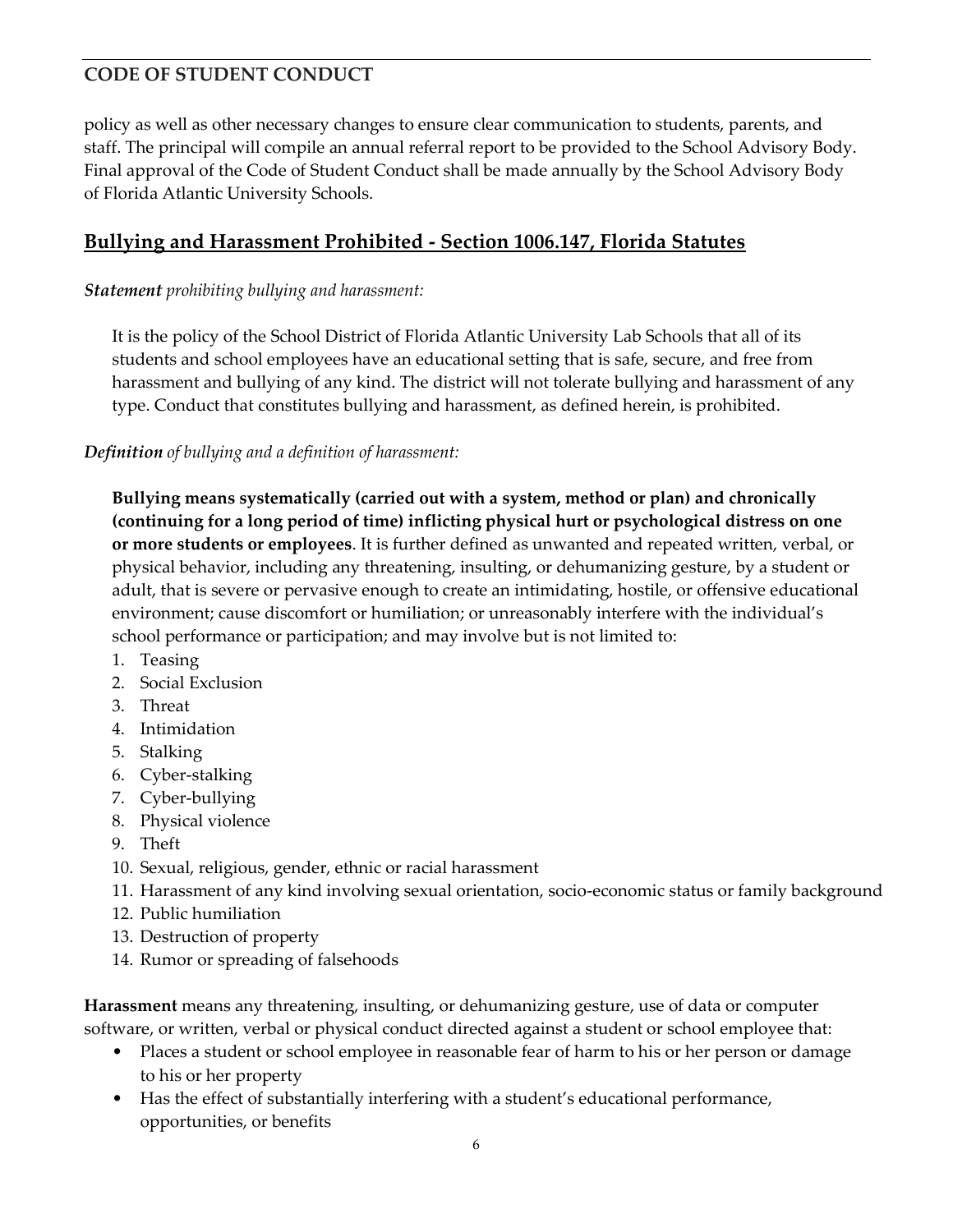• Has the effect of substantially disrupting the orderly operation of a school **Bullying** and **harassment** also encompasses:

Retaliation against a student or school employee by another student or school employee for asserting or alleging an act of bullying or harassment. Reporting an act of bullying or harassment that is not made in good faith is considered retaliation.

Perpetuation of conduct listed in the definition of bullying or harassment by an individual or group with intent to demean, dehumanize, embarrass, or cause emotional or physical harm to a student or school employee by:

- Incitement or coercion
- Accessing or knowingly and willingly causing or providing access to data or computer software through a computer, computer system, or computer network within the scope of the district school system
- Acting in a manner that has an effect substantially similar to the effect of bullying or harassment

**Cyber-stalking** as defined in s. 784.048(1)(d), F.S., means to engage in a course of conduct to communicate, or to cause to be communicated, words, images, or language by or through the use of electronic mail or electronic communication, directed at a specific person, causing substantial emotional distress to that person and serving no legitimate purpose.

**Cyber-bullying** is defined as the willful and repeated harassment and intimidation of another person or persons through the use of digital technologies, including but not limited to email, blogs, social websites (Facebook, MySpace, etc.), chat rooms, instant messaging, text messaging, digital pictures or images, cellular telephone communications and defamatory websites, regardless of whether such acts are committed on or off school property and with or without school resources. For off-campus conduct, the school will be responsive in cases where the off-campus conduct causes, or threatens to cause, a substantial disruption at school or interference with the rights of students to be safe and secure.

## *Description of the type of behavior expected from each student and school employee of a public K-12 educational institution:*

The School District of Florida Atlantic University Lab Schools expects students to conduct themselves as appropriate for their levels of development, maturity and demonstrated capabilities, with a proper regard for the rights and welfare of other students and school staff, the educational purpose underlying all school activities, and the care of school facilities and equipment.

The school district upholds that bullying or harassment of any student or school employee is prohibited:

During any education program or activity conducted by a public K-12 educational institution;

- 1. During any school-related or school-sponsored program or activity;
- 2. On a school bus of a public K-12 educational institution; or
- 3. Through the use of data or computer software that is accessed through a computer, computer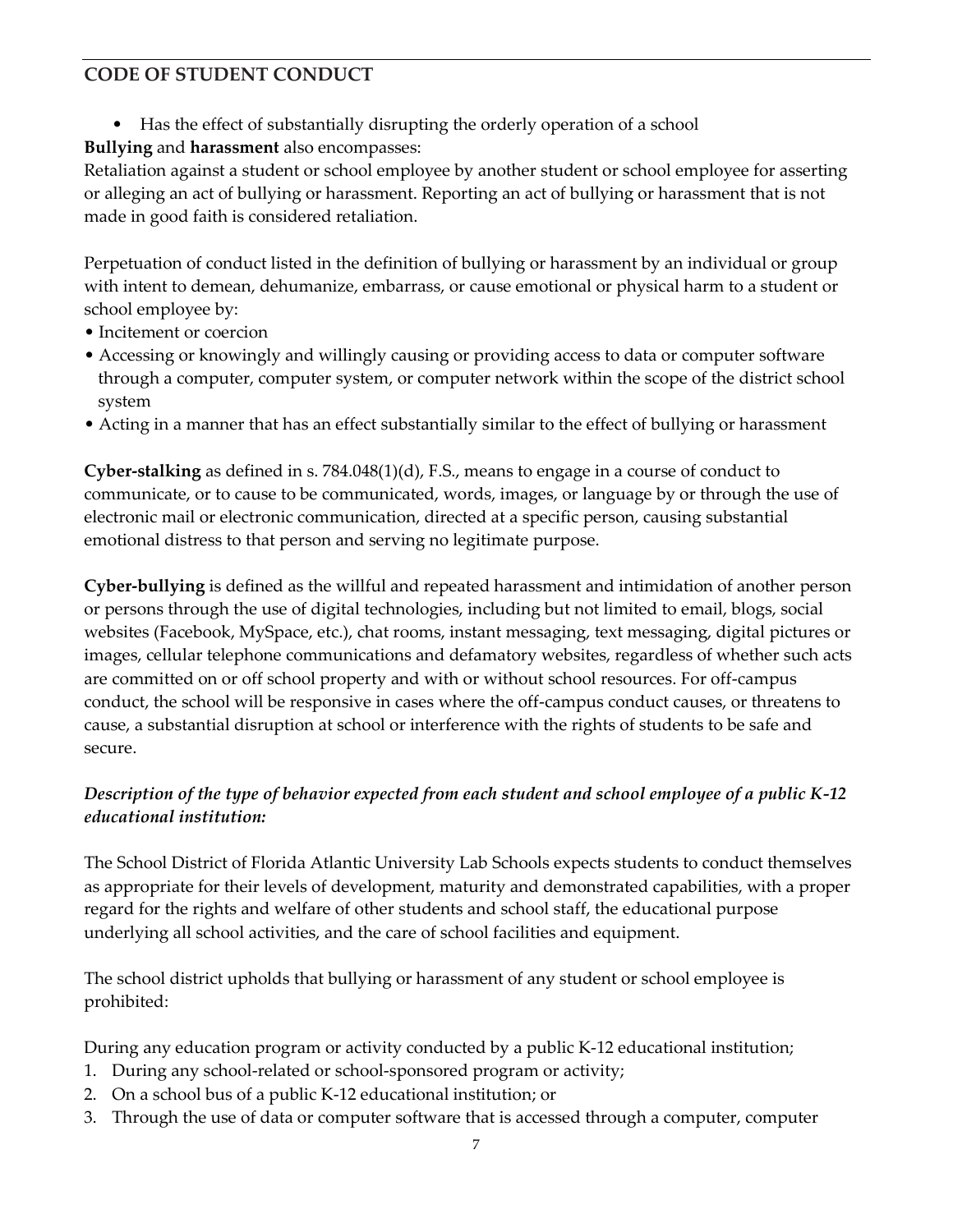system, or computer network of a public K-12 education institution.

The school district believes that standards for student behavior must be set cooperatively through interaction among the students, parents/legal guardians, staff, and community members producing an atmosphere that encourages students to grow in self-discipline. The development of this atmosphere requires respect for self and others, as well as for district and community property on the part of students, staff, and community members. Since students learn by example, school administrators, faculty, staff and volunteers will demonstrate appropriate behavior, treat others with civility and respect, and refuse to tolerate bullying or harassment.

All administrators, faculty and staff, in collaboration with parents, students and community members, will incorporate systemic methods for student and staff recognition through positive reinforcement for good conduct, conforming to reasonable standards of socially acceptable behavior, respecting the person, property and rights of others, obeying constituted authority, responding to those who hold that authority, self-discipline, good citizenship and academic success, as seen in the required school plan to address positive school culture and behavior.

Students are encouraged to support other students who walk away from acts of bullying and harassment when they see them, constructively attempt to stop them, and report such acts to the School principal or his/her designee. Students are required to conform to reasonable standards of socially acceptable behavior: respect the person, property and rights of others; obey constituted authority; and respond to the educational, support and administrative staff.

### *Consequences for a student or employee of a public K-12 educational institution who commits an act of bullying or harassment:*

Concluding whether a particular action or incident constitutes a violation of this policy requires a determination based on all of the facts and surrounding circumstances. The physical location or time of access of a computer-related incident cannot be raised as a defense in any disciplinary action.

- 1. Consequences and appropriate remedial action for students who commit acts of bullying or harassment may range from positive behavioral interventions up to and including suspension or expulsion, as outlined in the Code of Student Conduct.
- 2. School employees found to have committed an act of bullying or harassment may be disciplined in accordance with district policies, procedures and agreements. Additionally, egregious acts of harassment by certified educators may result in a sanction against an educator's state-issued certificate. (See State Board of Education Rule 6B-1.006, FAC., *The Principles of Professional Conduct of the Education Profession in Florida*.)
- 3. Consequences and appropriate remedial action for a visitor or volunteer found to have committed an act of bullying or harassment shall be determined by the school administrator after consideration of the nature and circumstances of the act, including reports to appropriate law enforcement officials.

**Consequences** for a student or employee of a public K-12 educational institution who is found to have **wrongfully and intentionally accused** another of an act of bullying or harassment: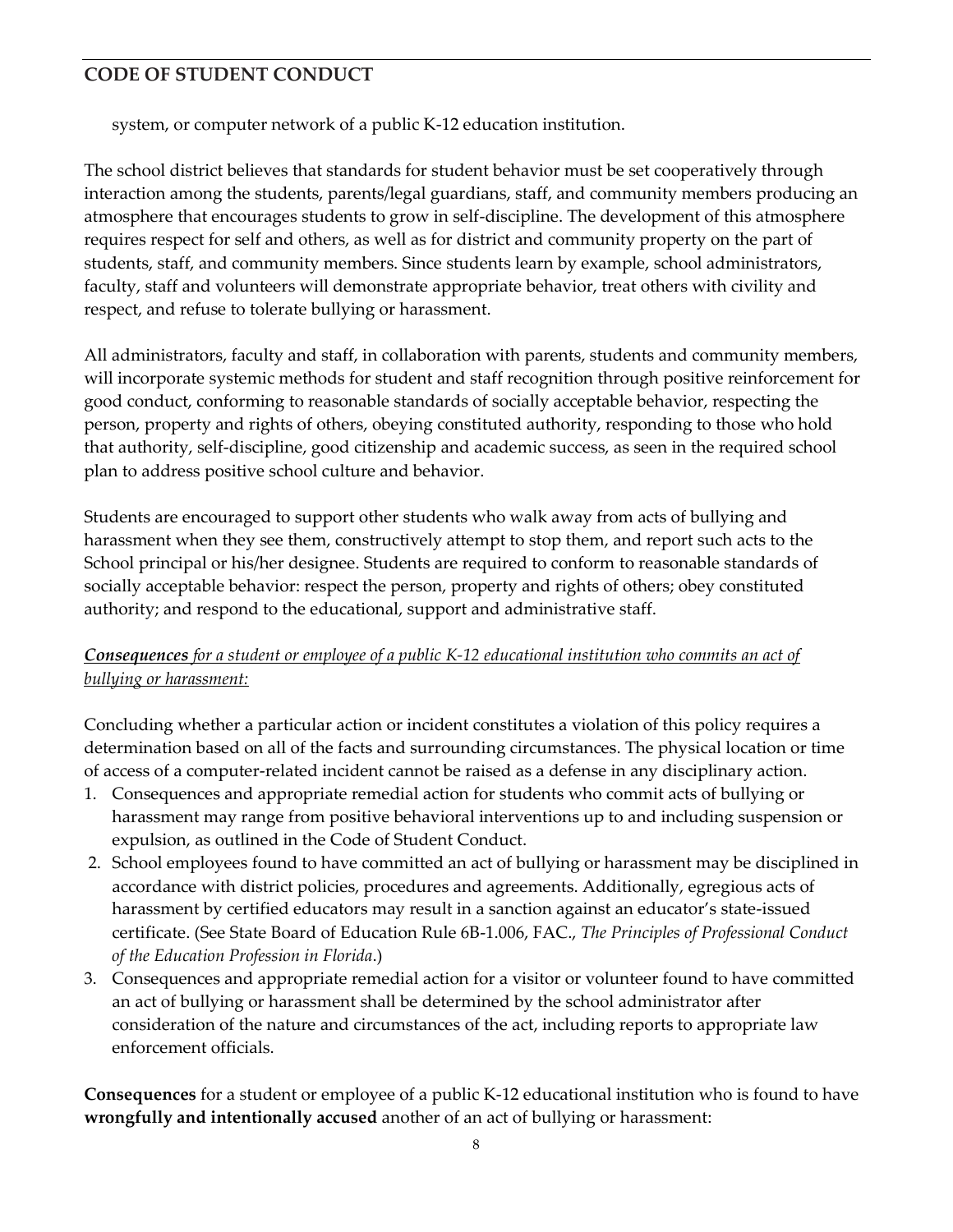- 1. Consequences and appropriate remedial action for a student found to have wrongfully and intentionally accused another as a means of bullying or harassment range from positive behavioral interventions up to and including suspension or expulsion, as outlined in the Code of Student Conduct.
- 2. Consequences and appropriate remedial action for a school employee found to have wrongfully and intentionally accused another as a means of bullying or harassment may be disciplined in accordance with district policies, procedures and agreements.
- 3. Consequences and appropriate remedial action for a visitor or volunteer found to have wrongfully and intentionally accused another as a means of bullying or harassment shall be determined by the school administrator after consideration of the nature and circumstances of the act, including reports to appropriate law enforcement officials.

### A **procedure for reporting an act** of bullying or harassment, including provisions that permit a person to anonymously report such an act

The principal or the principal's designee is responsible for receiving complaints alleging violations of this policy. All school employees are required to report alleged violations of this policy to the principal or the principal's designee. All other members of the school community, including students, parents/legal guardians, volunteers and visitors are encouraged to report any act that may be a violation of this policy, anonymously or in- person, to the principal or principal's designee.

- 1. The principal shall establish and prominently publicize to students, staff, volunteers and parents/legal guardians how a report of bullying or harassment may be filed, either in-person or anonymously, and how this report will be acted upon.
- 2. The victim of bullying or harassment, anyone who witnessed the bullying or harassment, and anyone who has credible information that an act of bullying or harassment has taken place, may file a report of bullying or harassment.
- 3. A school employee, school volunteer, student, parent/legal guardian or other persons who promptly report in good faith an act of bullying or harassment to the appropriate school official, and who makes this report in compliance with the procedures set forth in the district policy, is immune from a cause of action for damages arising out of the reporting itself or any failure to remedy the reported incident. Submission of a good- faith complaint or report of bullying or harassment will not affect the complainant or reporter's future employment, grades, learning or working environment, or work assignments.
- 4. Any written or oral reporting of an act of bullying or harassment shall be considered an official means of reporting such act(s). Reports may be made anonymously but formal disciplinary action may not be based solely on the basis of an anonymous report.

### *A procedure for the prompt investigation of a report of bullying or harassment and the persons responsible for the investigation. The investigation of a reported act of bullying or harassment is deemed to be a schoolrelated activity and begins with a report of such an act:*

The Procedures for Investigating Bullying and/or Harassment include:

1. The principal or designee selects a designee(s), employed by the school, trained in investigative procedures to initiate the investigation. The designee(s) may not be the accused perpetrator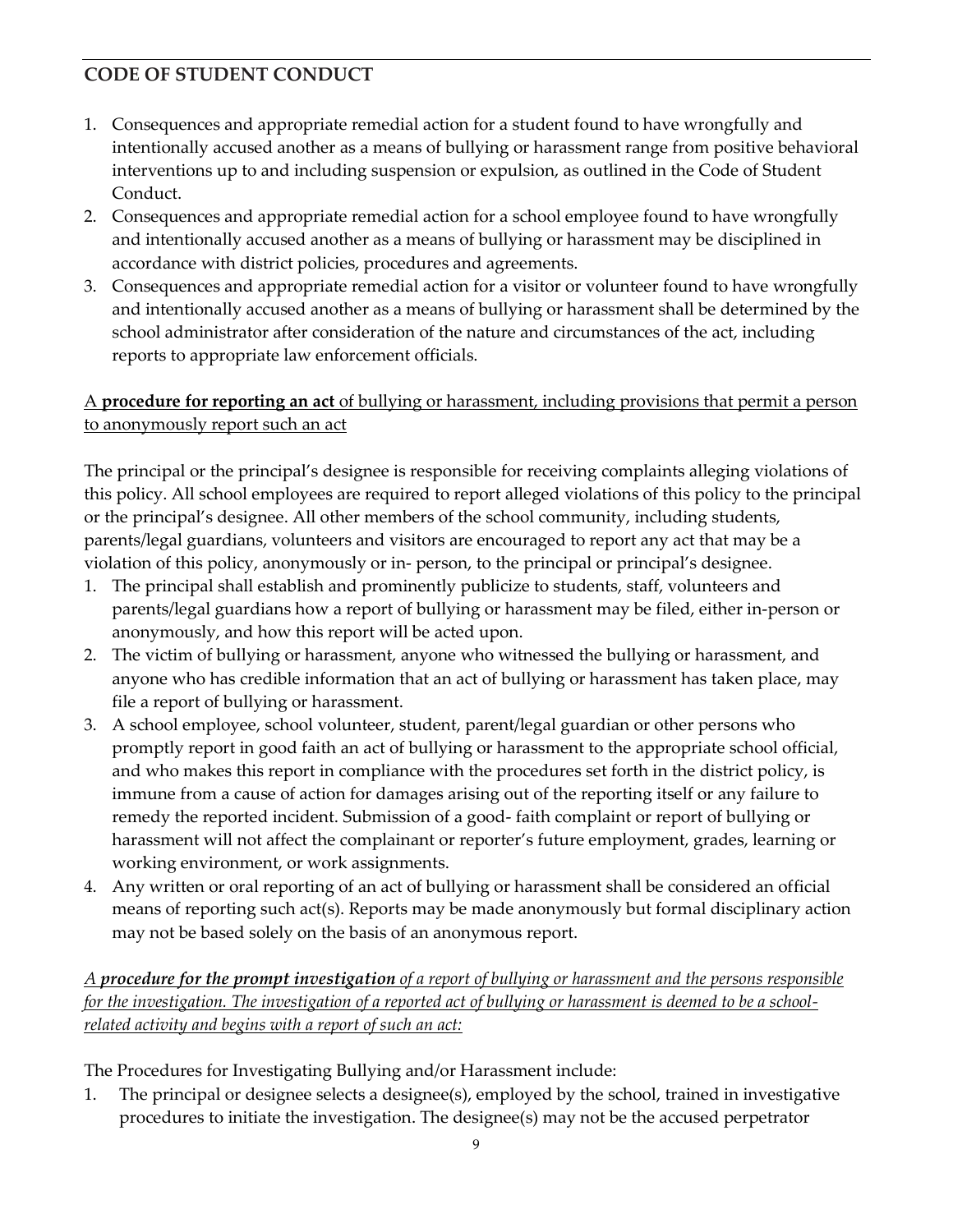(harasser or bully) or victim.

- 2. Documented interviews of the victim, alleged perpetrator and witnesses are conducted privately, separately and are confidential. Each individual (victim, alleged perpetrator, and witnesses) will be interviewed separately and at no time will the alleged perpetrator and victim be interviewed together.
- 3. The investigator shall collect and evaluate the facts including, but not limited to:
	- a. Description of incident(s) including nature of the behavior, context in which the alleged incident(s) occurred, etc.
	- b. How often the conduct occurred.
	- c. Whether there were past incidents or past continuing patterns of behavior.
	- d. The relationship between the parties involved.
	- e. The characteristics of parties involved (i.e., grade, age, etc.).
	- f. The identity and number of individuals who participated in bullying or harassing behavior.
	- g. Where the alleged incident(s) occurred.
	- h. Whether the conduct adversely affected the student's education or educational environment.
	- i. Whether the alleged victim felt or perceived an imbalance of power as a result of the reported incident.
	- j. The date, time and method in which the parents/legal guardians of all parties involved were contacted.
- 4. Whether a particular action or incident constitutes a violation of this policy requires a determination based on all the facts and surrounding circumstances and includes:
	- a. Recommended remedial steps necessary to stop the bullying and/or harassing behavior; and
	- b. A written final report to the principal/Director.
- 5. The maximum of ten (10) school days shall be the limit for the initial filing of incidents and completion of the investigative procedural steps. The highest level of confidentiality possible will be upheld regarding the submission of a complaint or a report of bullying and/or harassment, and the investigative procedures that follow.

### *A process to investigate whether a reported act of bullying or harassment is within the scope of the district school system and, if not, a process for referral of such an act to the appropriate jurisdiction:*

A principal or designee will assign a designee(s) that is trained in investigative procedures to initiate an investigation of whether an act of bullying or harassment is within the scope of the school district.

The trained designee(s) will provide a report on results of investigation with recommendations for the principal to make a determination if an act of bullying or harassment falls within the scope of the district.

- 1. If it is within scope of district, move to Procedures for Investigating Bullying and/or Harassment.
- 2. If it is outside scope of district and determined a criminal act, refer to appropriate law enforcement.
- 3. If it is outside scope of district and determined not a criminal act, inform parents/legal guardians of all students involved.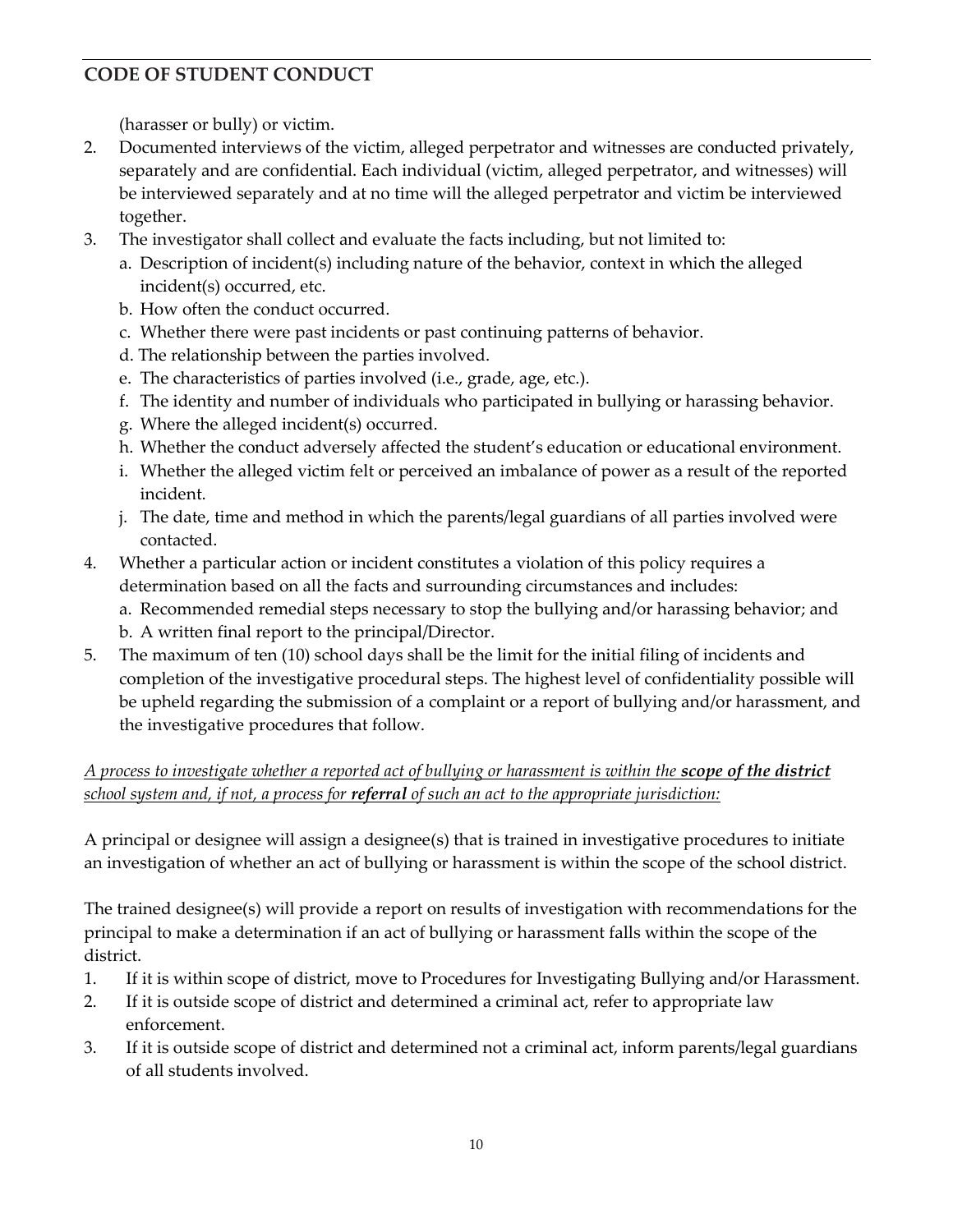*A procedure for providing immediate notification to the parents/legal guardians of a victim of bullying or harassment and the parents/legal guardians of the perpetrator of an act of bullying or harassment as well as, notification to all local agencies where criminal charges may be pursued against the perpetrator:* 

The principal, or designee, shall promptly **report via telephone, personal conference and/or in writing, the occurrence of any incident of bullying or harassment, as defined by this policy, to the parent or legal guardian of all students involved** on the same day an investigation of the incident(s) has been initiated. Notification must be consistent with the student privacy rights under the applicable provisions of the Family Educational Rights and Privacy Act of 1974 (FERPA).

If the bullying incident results in the perpetrator being charged with a crime, the principal/Director, or designee, shall, by telephone or in writing by first class mail, inform parents/legal guardian of the victim(s) involved in the bullying incident about the Unsafe School Choice Option (No Child Left Behind, Title IX, Part E, Subpart 2, Section 9532) that states "...a student who becomes a victim of a violent criminal offense, as determined by State law, while in or on the grounds of a public elementary school or secondary school that the student attends, be allowed to attend a safe public elementary school or secondary school within the local educational agency, including a public charter school."

Once the investigation has been completed and it has been determined that criminal charges may be pursued against the perpetrator, all appropriate local law enforcement agencies will be notified by telephone and/or in writing.

### *A procedure to refer victims and perpetrators of bullying or harassment for counseling:*

A district referral procedure will establish a protocol for intervening when bullying or harassment is suspected or when a bullying incident is reported. The procedure shall include:

- 1. A process by which the teacher or parent/legal guardian may request informal consultation with school staff (specialty staff, e.g., school counselor, school psychologist, etc.) to determine the severity of concern and appropriate steps to address the concern (the involved students' parents or legal guardian may be included).
- 2. A referral process to provide professional assistance or services that includes:
	- a. A process by which school personnel or parent/legal guardian may refer a student to the school intervention team (or equivalent school-based team with a problem-solving focus) for consideration of appropriate services. (Parent or legal guardian involvement is required at this point.)
		- b. If a formal discipline report or formal complaint is made, the principal or designee must refer the student(s) to the school intervention team for determination of counseling support and interventions. (Parent or legal guardian involvement is required at this point.)
- 3. A school-based component to address intervention and assistance as determined appropriate by the intervention team that includes:
	- a. Counseling and support to address the needs of the victims of bullying or harassment
	- b. Research-based counseling/interventions to address the behavior of the students who bully and harass others (e.g., empathy training, anger management).
	- c. Research-based counseling/interventions which includes assistance and support provided to parents/legal guardians, if deemed necessary or appropriate.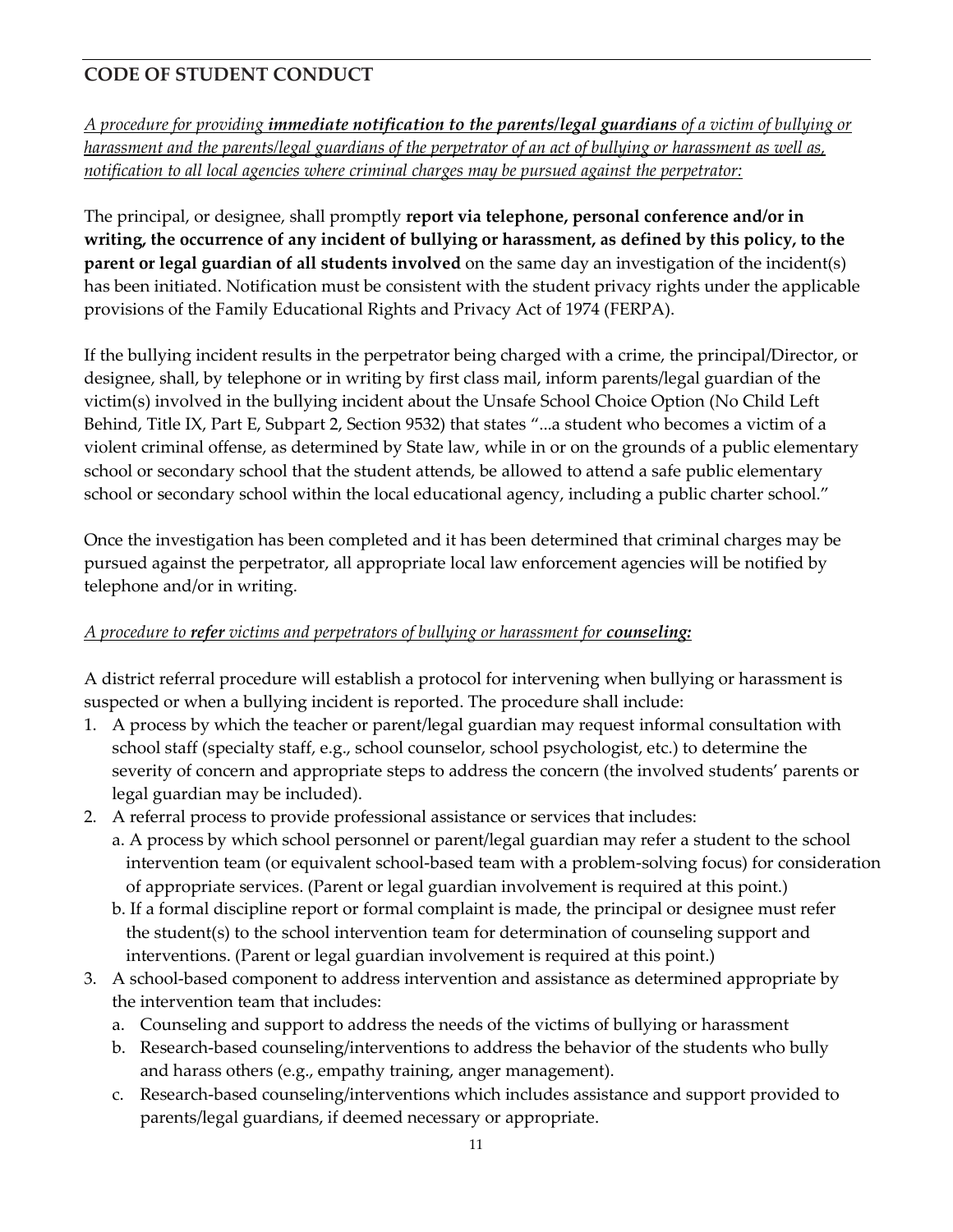*A procedure for including incidents of bullying or harassment in the school's report of data concerning school safety and discipline data required under s. 1006.09(6), F.S. The report must include each incident of bullying or harassment and the resulting consequences, including discipline and referrals. The report must include, in a separate section, each reported incident of bullying or harassment that does not meet the criteria of a prohibited act under this section with recommendations regarding such incidents:* 

The school district will utilize Florida's School Environmental Safety Incident Reporting (SESIR) Statewide Report on School Safety and Discipline Data, which includes **bullying/harassment** as an incident code, as well as **bullying-related** as a related element code. The SESIR definition of bullying/harassment is unwanted and repeated written, verbal or physical behavior, including any threatening, insulting or dehumanizing gesture, by an adult or student that is severe or pervasive enough to create an intimidating, hostile or offensive educational environment, cause discomfort or humiliation, or unreasonably interfere with the individual's school performance or participation. If a bullying and/or harassment incident occurs, then it will be reported in SESIR with the **bullying/harassment** code. If the bullying/harassment results in any of the following SESIR incidents, the incident will be coded appropriately using the relevant incident code AND the related element code entitled **bullying-related** code. Those incidents are:

- Arson
- Battery
- Breaking and Entering
- Disruption on Campus
- Major Fighting
- Homicide
- Kidnapping
- Larceny/Theft
- Robbery
- Sexual Battery
- Sexual Harassment
- Sexual Offenses
- Threat/Intimidation
- Vandalism
- Weapons Possession
- Other Major (Other major incidents that do not fit within the other definitions)

Discipline and referral data will be recorded in Student Discipline/Referral Action Report and Automated Student Information System.

The district will provide bullying incident, discipline and referral data to the Florida Department of Education in the format requested, through Survey 5 from Education Information and Accountability Services, and at designated dates provided by the Department.

*A procedure for providing instruction to students, parents/legal guardians, teachers, school administrators, counseling staff and school volunteers on identifying, preventing and responding to bullying or harassment:*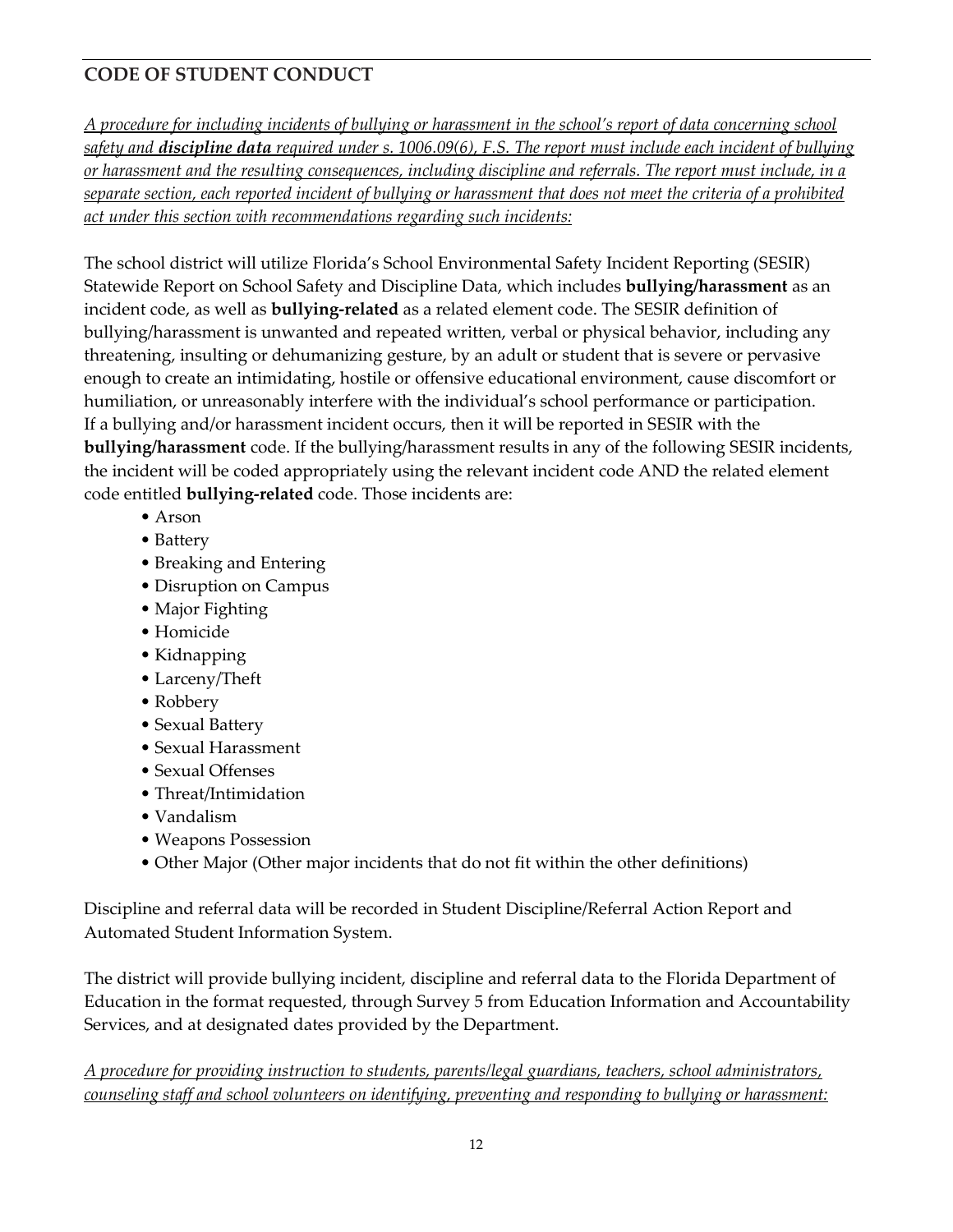The district ensures that schools sustain healthy, positive and safe learning environments for all students. It is important to change the social climate of the school and the social norms with regards to bullying. This requires the efforts of everyone in the school environment – teachers, administrators, counselors, school nurses, other non-teaching staff (such as bus drivers, custodians, cafeteria workers and/or school librarians), parents/legal guardians and students.

Students, parents/legal guardians, teachers, school administrators, counseling staff and school volunteers shall be given instruction, at a minimum, on an annual basis on the district's Policy and Regulations against bullying and harassment. The instruction shall include evidence-based methods of preventing bullying and harassment, as well as how to effectively identify and respond to bullying in schools.

### *A procedure for regularly reporting to a victim's parents/legal guardians the actions taken to protect the victim:*

The principal or designee shall, by telephone and/or in writing, report the occurrence of any incident of bullying as defined by this policy to the parent or legal guardian of all students involved on the same day an investigation of the incident has been initiated. According to the level of infraction, parents/legal guardians will be notified by telephone and/or writing of actions being taken to protect the child; the frequency of notification will depend on the seriousness of the bullying or harassment incident. Notification must be consistent with the student privacy rights under the applicable provisions of the Family Educational Rights and Privacy Act of 1974 (FERPA).

### *A procedure for publicizing the policy which must include its publication in the code of student conduct required under s. 1006.07(2), F.S., and in all employee handbooks:*

At the beginning of each school year, the Superintendent or designee shall, in writing, inform school staff, parents/legal guardians or other persons responsible for the welfare of a student of the district's student safety and violence prevention policy.

Each district school shall provide notice to students and staff of this policy through appropriate references in the code of student conduct and employee handbooks, and/or through other reasonable means. The Superintendent shall make all contractors contracting with the district aware of this policy.

The principal shall develop an annual process for discussing the school district policy on bullying and harassment with students in a student assembly or other reasonable format. Reminders of the policy and bullying prevention messages such as posters and signs will be displayed around each school and on the district school buses.

### **Discipline for Students eligible for services under the Individuals with Disabilities Education Act ("IDEA")**

### 1. **Statutes and Rules**

a. The discipline of all students with disabilities ("ESE") is governed by federal statutes and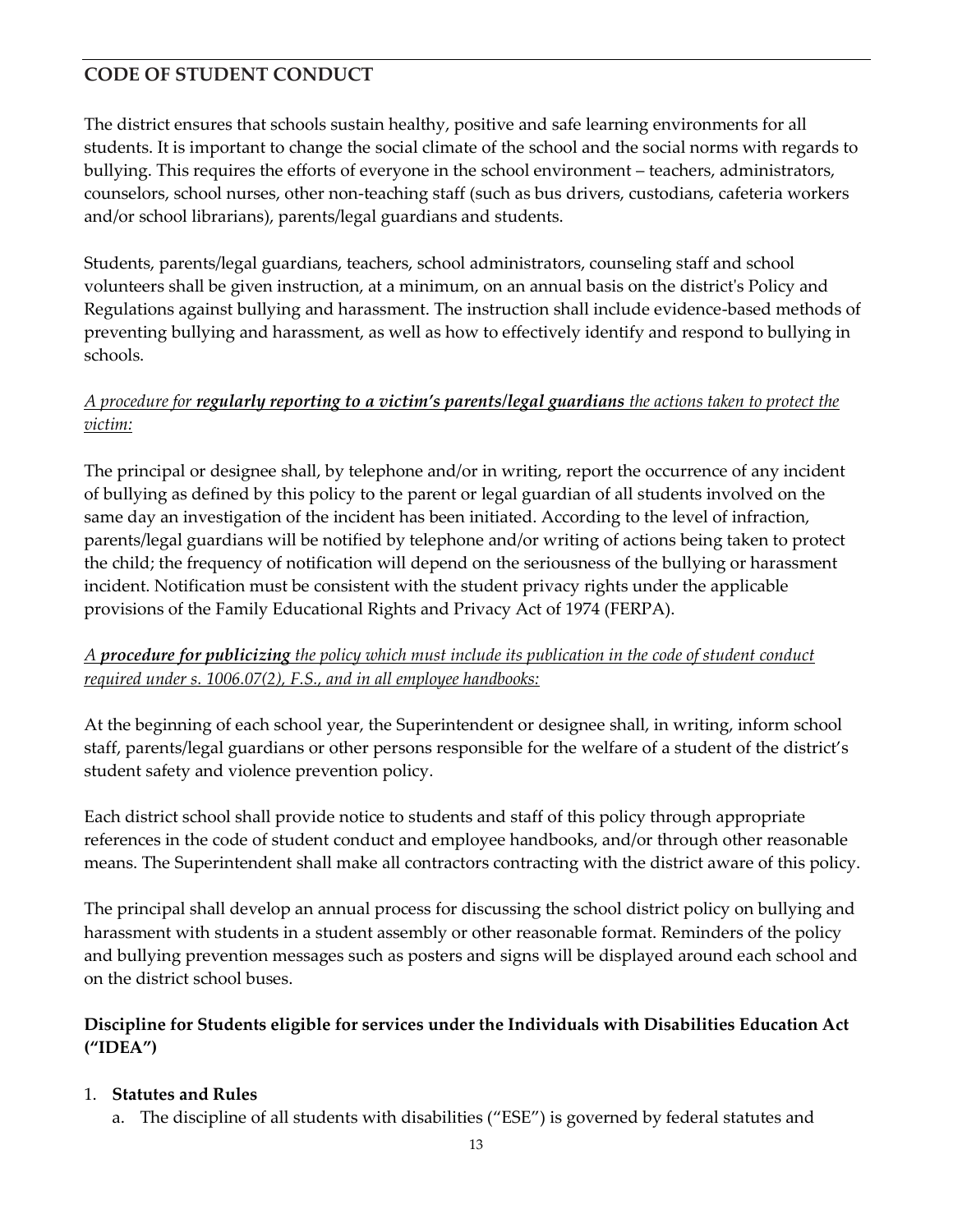regulations under the Individuals with Disabilities Education Act ("IDEA") as well as Florida Statutes.

- b. If the district knows, or should know that a student may be eligible for special education and related services, but has not yet determined such eligibility, that student may assert all or any of the protections stated within this policy.
- 2. **Suspension** 
	- a. Suspension is the temporary removal of a student from all classes of instruction on public school grounds and all other school‐sponsored activities, for a period not to exceed ten (10) cumulative school days per year. Any removal from school, even if the necessary paperwork for a formal suspension is not initiated or completed, counts toward the 10 day rule. All days a student with a disability spends out of school as a result of school action, whether formal or informal, apply towards the 10 day limit.
	- b. The principal or a designee may remove a student eligible for services under the IDEA for up to **ten (10) cumulative school days per calendar year** for disciplinary infraction(s).
	- c. Prior to consideration of suspension, the school must have made and documented reasonable attempts to use less restrictive alternatives and/or interventions to decrease the inappropriate behavior.
	- d. Educational services may be provided during the ten (10) days, but are not required.
	- e. If an ESE student is arrested on campus **and** suspended those days count towards the cumulative ten (10) days allowed each year school year.
	- f. The IEP team must meet no later than the tenth (10th) day of the cumulative suspension to:
		- i. Determine if the student's behavior is a manifestation of the student's disability.
		- ii. Initiate a FBA or review the student's current FBA and behavior intervention plan.
		- iii. If the behavior is a manifestation of the disability, review the student's IEP.
	- g. The Manifestation Determination Review (MDR) must be conducted at the IEP meeting.
		- i. When making a manifestation determination, the district, parent, and relevant members of the Team shall review and take into consideration the student's present program and case history, including all relevant information in the student's file, the student's accommodation plan, any teacher observations, and any relevant information provided by the parents.
		- ii. The team shall then determine: (a) If the conduct in question was caused by, or had a direct and substantial relationship to, the student's disability; or (b) If the conduct in question was the direct result of failure to implement the IEP. A consensus of the members of the team shall make these determinations and such determination will be based upon the information reviewed by the Team. If either (a) or (b) is applicable the conduct shall be determined to be a manifestation of the student's disability.
	- h. The student's custodial parent/guardian must be invited to participate as a member of this IEP Team and the principal/designee must take reasonable steps to ensure that one or both of the parents of a child with a disability are present at the meeting or are afforded the opportunity to participate, including scheduling the meeting at a mutually agreed on time and place. If neither parent can attend an IEP Team meeting, the principal/designee shall use other methods to ensure parent participation, including individual or conference telephone calls. The custodial parent/guardian must be provided with a copy of procedural safeguards.
	- i. A school cannot make a parent conference mandatory prior to the ESE student being returned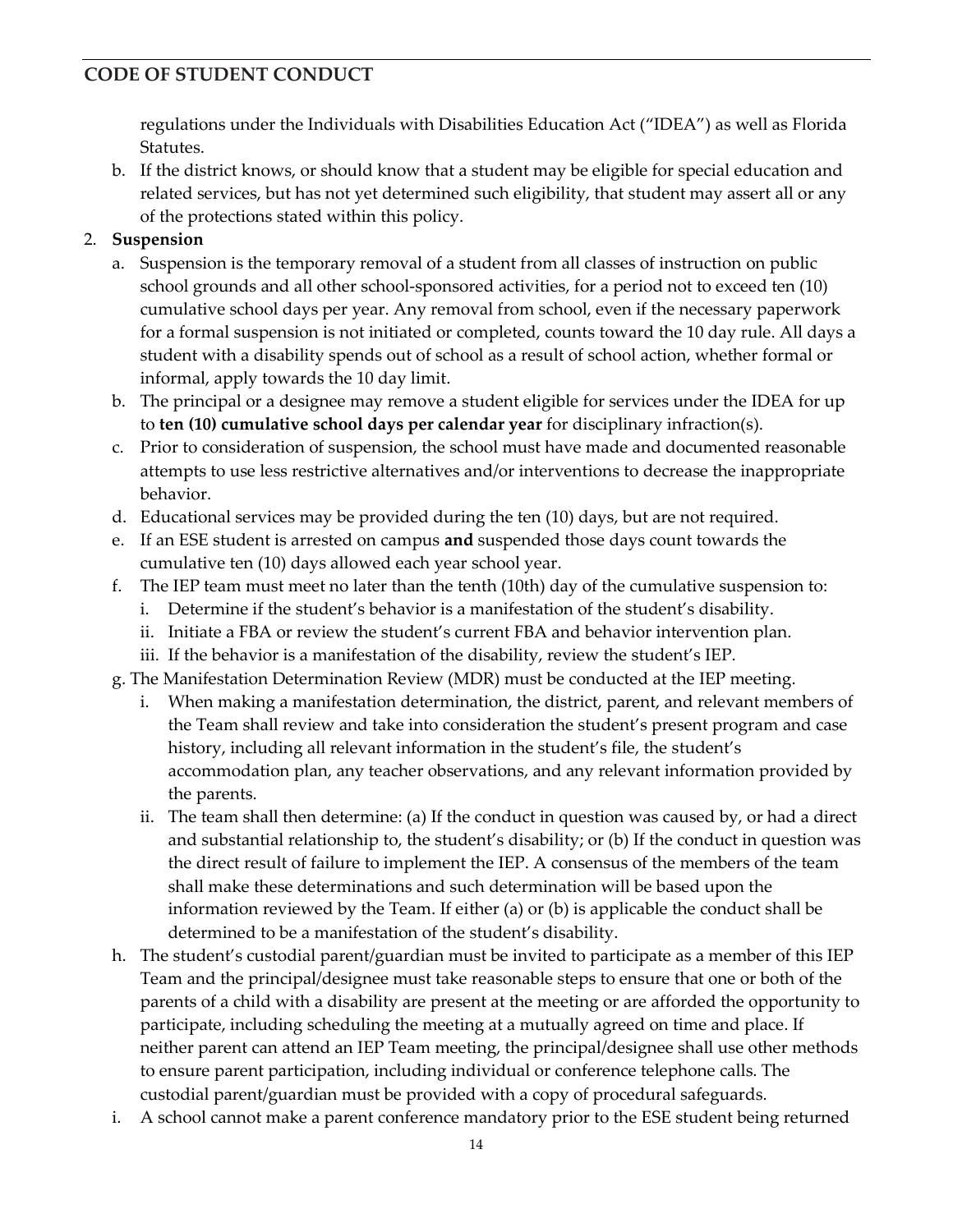to campus after suspension. A conference may be suggested, but the student maintains the right of access to education under the IDEA after ten (10) cumulative days per school year, even if the parent does not attend the conference.

- j. If the student's behavior is a manifestation of the student's disability, the IEP Team shall conduct a functional behavioral assessment and implement a behavior support plan, which includes the provision of Positive Behavior Interventions and Supports, if such assessment for conduct was not completed prior to the behavior. If a behavior support plan has been developed, the committee shall review the IEP, modify it, as necessary, to address the behavior and include the provision of Positive Behavior Interventions and Supports, and *return the student to the placement from which he or she was removed.* Nothing herein shall be construed as preventing the team from proposing another placement, so long as the placement is appropriate and in the least restrictive environment.
- k. If the IEP Team determines that the student's behavior is not a manifestation, then the student may be suspended from school in the same manner students not eligible for services under the IDEA. Nevertheless, such student shall continue to receive educational services, so as to enable the child to continue to participate in the general education curriculum, although in another setting, and to progress toward meeting the goals set out in the student's IEP, and receive, as appropriate, a functional behavioral assessment, behavioral intervention services and modifications, that are designed to address the behavior violation so that it does not recur.

### 3. **In**‐**School Suspension**

- a. In‐school suspension is the temporary removal of a student from the student's regular school program and placement in an alternative program, such as that provided Florida Statute, under supervision of district personnel, not to exceed ten (10) school days.
- b. A student's IEP must continue to be delivered while assigned to in‐school suspension.
- c. Repeated removals of a student from the regular/ESE classroom to an in‐ school suspension are prohibited.

### 4. **Expulsion**

- a. Expulsion is the removal of the right and obligation of a student to attend a public school under conditions set by the board, for a period not to exceed the remainder of the term or school year and one additional year of attendance.
- b. Expulsion cannot be considered for students eligible for services under the IDEA because it would constitute a cessation of educational services for that period of time.

## 5. **A Manifestation Determination Review (MDR)**.

MDR is a process by which parents and the school meet to determine if the student is being subjected to a disciplinary change in placement for behavior that is a manifestation of his or her disability. Whenever a student with a disability is subjected to a disciplinary change of placement (e.g. suspension or expulsion), the school district must conduct an MDR within 10 days of the decision to remove the student from school.

### **Discipline for Students eligible for services under Section 504 of the Rehabilitation Act of 1973 ("Section 504") and Americans with Disabilities Act ("ADA")**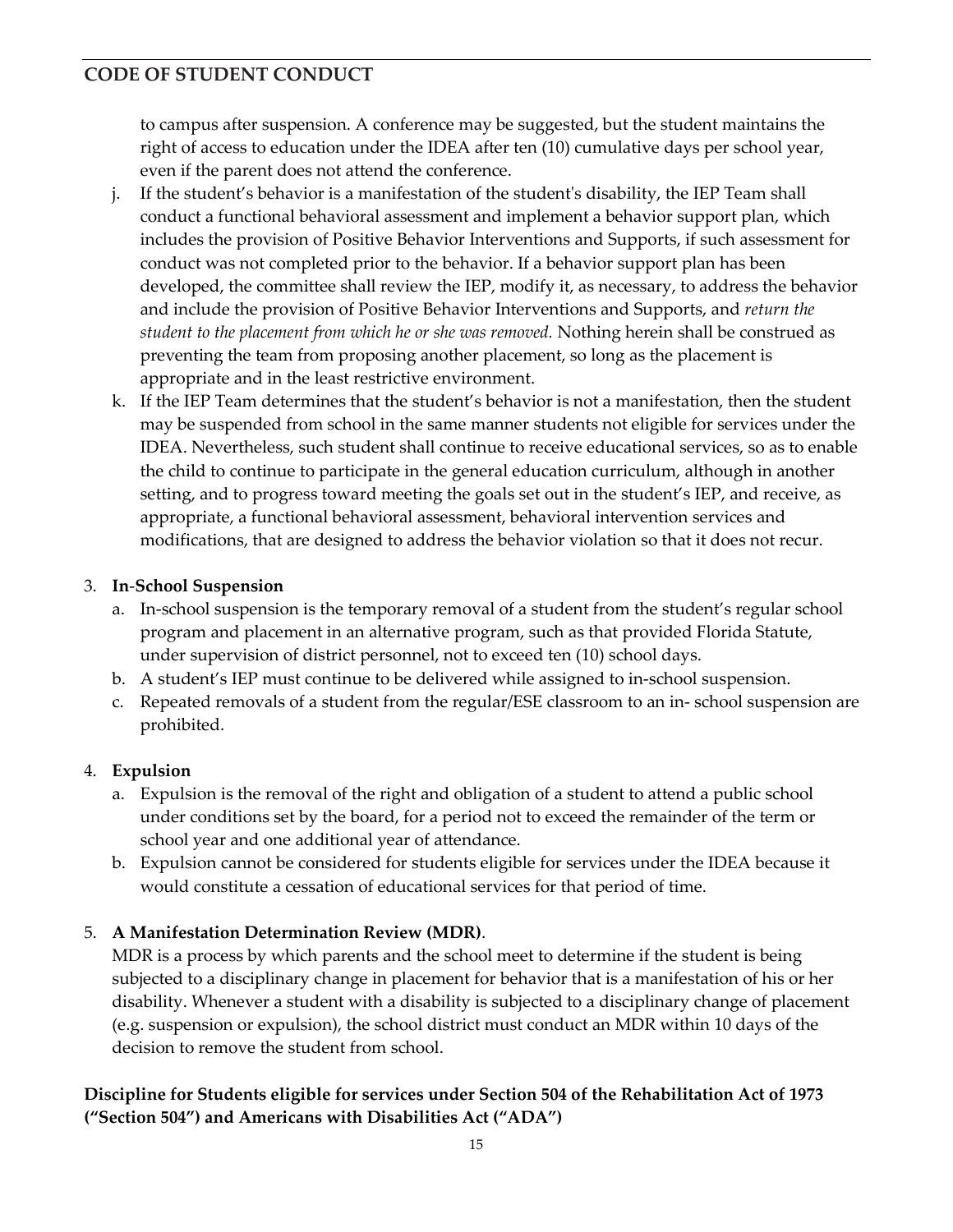- 1. This Policy for discipline of students eligible for services under Section 504 is designed to comply with State Board of Education Rule 6A‐6.0331(8), the Section 504 Regulations at 34 C.F.R. Part 104, and 29 U.S.C. § 794 ("Section 504"). The phrase "eligible for services under Section 504" refers to students with active Section 504 accommodation plans and students with disabilities who require Section 504 plans. *However, for purposes of this policy, if the student's sole impairment is drug or alcohol dependence, the student is not eligible for protection under Section 504 or the ADA if the student is currently a user of illegal drugs or alcohol. Such students may be disciplined in the same manner as other students for use or possession of illegal drugs or alcohol and will receive the same due process and substance*‐ *abuse assistance as other students under those Policies.*
- 2. **Definitions**. The words suspension and expulsion of students eligible for services under Section 504 shall have the following meanings through this policy:
	- a. **Suspension.** Pursuant to Fla. Stat. § 1003.01(5) (a) suspension, also referred to as out‐of‐school suspension, is defined as the temporary removal of a student from all classes of instruction on public school grounds, except as authorized by the principal/designee, for a period up to ten (10) cumulative school days and remanding of the student to the custody of the student's custodial parent with specific homework assignments for the student to complete. *Any removal from school, even if the necessary paperwork for a formal suspension is not initiated or completed, counts toward the 10 day rule. All days a student with a disability spends out of school as a result of school action, whether formal or informal, apply toward the 10 day limit.*
	- b. **Expulsion**. As defined in Fla. Stat. § 1003.01(6) expulsion is the removal of the right and obligation of a student to attend a public school under conditions set by the Board, and for a period of time not to exceed the remainder of the term or school year and one (1) additional year of attendance. Expulsions may be imposed with or without continuing educational services (subject to Section (4) (f) below) and shall be reported accordingly.
	- c. **Re**‐**evaluation**. Students with active Section 504 accommodation plans who are recommended for suspension in excess of ten (10) days, or expulsion, must have a re-evaluation prior to a significant change in placement, as required by 34 C.F.R. § 104.35(d). Students with disabilities, suspected of being eligible for services under Section 504, who are recommended for suspension in excess of ten (10) days, or expulsion, must be evaluated prior to a significant change in placement, as required by 34 C.F.R. § 104.35(b).
- 3. **Suspension of Students under Section 504/ADA**. Unless otherwise indicated by their accommodation plans, students eligible for services under Section 504 are expected to follow the rules of the student conduct code. Students who are eligible for services under Section 504/ADA may be suspended for infractions as defined for all students in the Code of Conduct, with the following limitations:
	- a. **Suspension for Ten (10) Cumulative Days or Less**. Unless otherwise indicated by their accommodation plans, student suspension procedures will be followed for students who are eligible for services under Section 504/ADA and recommended for suspension for ten (10) cumulative days or less.
	- b. **Any Suspension beyond Ten (10) Cumulative Days**. No student who is eligible for services under Section 504/ADA shall be suspended beyond ten (10) cumulative days per school year, except through the following procedure. It is the responsibility of the principal or designee to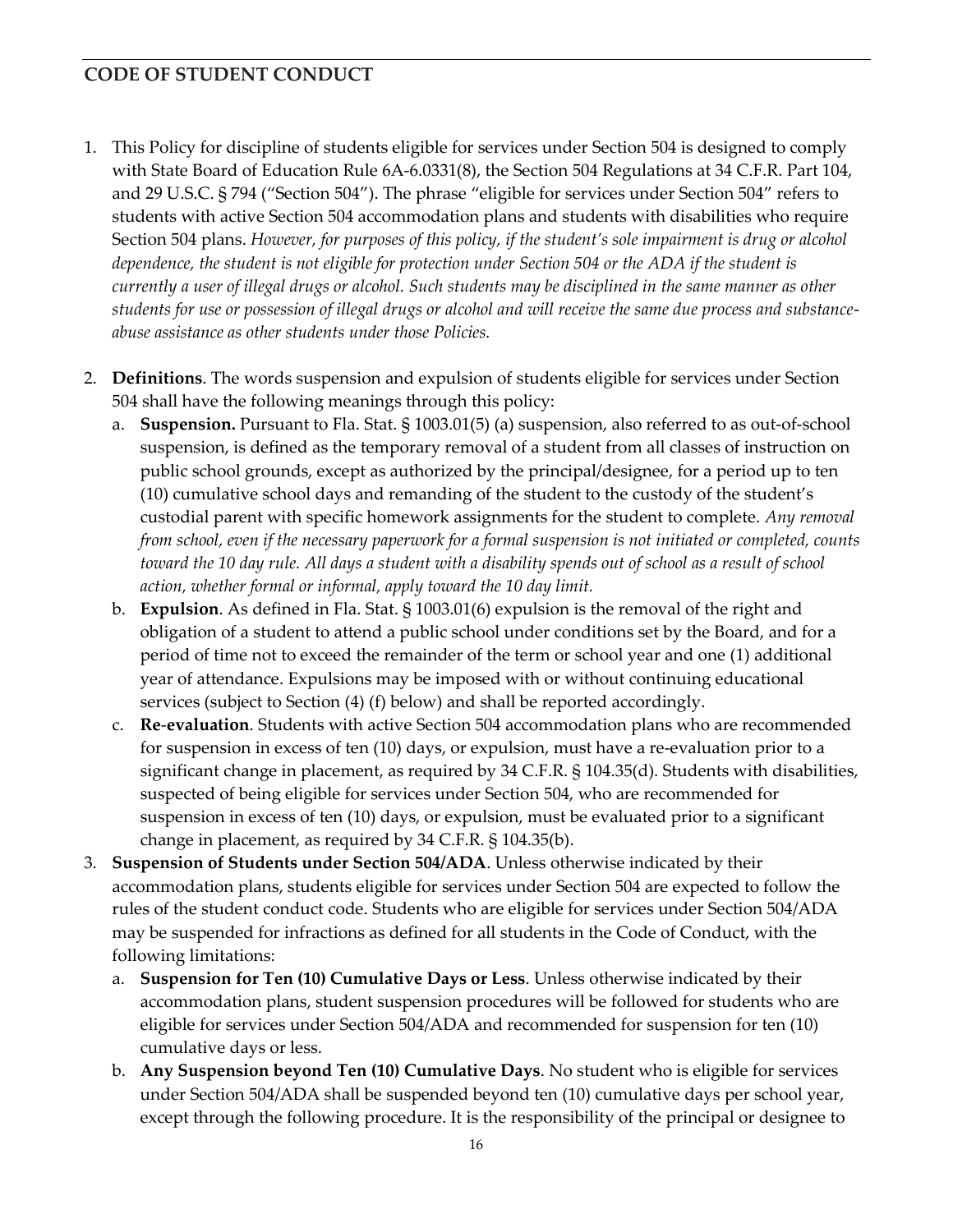monitor all serial/cumulative suspensions. **NOTE**: If a student has been referred for ESE evaluation prior to or during the Section 504 manifestation determination, the student is then protected under the IDEA for discipline provisions. Therefore, the manifestation team must treat the student as an ESE student. The principal/designee shall notify the 504 Multi‐ Disciplinary Team immediately when a student who is or may be eligible for services under Section 504/ADA violates the student conduct code and will be considered for suspension for more than ten (10) cumulative days per school year.

- i. Within twenty‐four (24) hours of the recommendation for the extended suspension, the principal or designee shall provide written notice to the custodial parent/guardian and the student of the proposed suspension, alleged misconduct, and time and date of the scheduled 504 Multi‐Disciplinary Team meeting. Notification of purpose, participants and location of the meeting will be included. The custodial parent/guardian shall also be notified that the 504 Multi‐Disciplinary Team will also serve as a 504 plan team and may change the student's Section 504 plan. The custodial parent/guardian shall be given a copy of the Section 504/ADA Procedural Safeguards.
- ii. The principal or designee will take reasonable steps to ensure that one or both of the parents of a child with a disability are present at the meeting or are afforded the opportunity to participate, including scheduling the meeting at a mutually agreed on time and place. If neither parent can attend an IEP Team meeting, the principal/designee shall use other methods to ensure parent participation, including individual or conference telephone calls.
- iii. A meeting may be conducted without a parent in attendance if the principal or designee is unable to convince the parents that they should attend. In this case, the district will keep a record of its attempts to arrange a mutually agreed on time and place.
- iv. The notice and copy of Section 504/ADA Procedural Safeguards shall be delivered by registered or certified mail (return receipt requested) or personally delivered by the principal or designee at least twenty‐four (24) hours prior to the meeting. A signed receipt of delivery must be obtained. v. Before the student can be removed from the campus for the suspension recommendation, the principal or designee will arrange a 504 Multi-Disciplinary Team review of the incident that was the basis for the recommendation for suspension.
- vi. Members of the Committee may include the following personnel:
	- 1. A School psychologist as the person knowledgeable of the evaluation procedures pursuant to the disability.
	- 2. If the disability of record is a mental disability, the school nurse should be present to consult with the psychologist.
	- 3. A teacher, counselor, or appropriate person knowledgeable of the student.
	- 4. An administrator (not the recommending administrator) as the person who is knowledgeable of the suspension/expulsion process.
- vii. The 504 Multi‐Disciplinary Team will review the case and determine whether the student's conduct was or was not a manifestation of the disability for which the student has a Section 504 plan. A Manifestation Determination Review (MDR) is a process by which parents and the school meet to determine if the student is being subjected to a disciplinary change in placement for behavior that is a manifestation of his or her disability. Whenever a student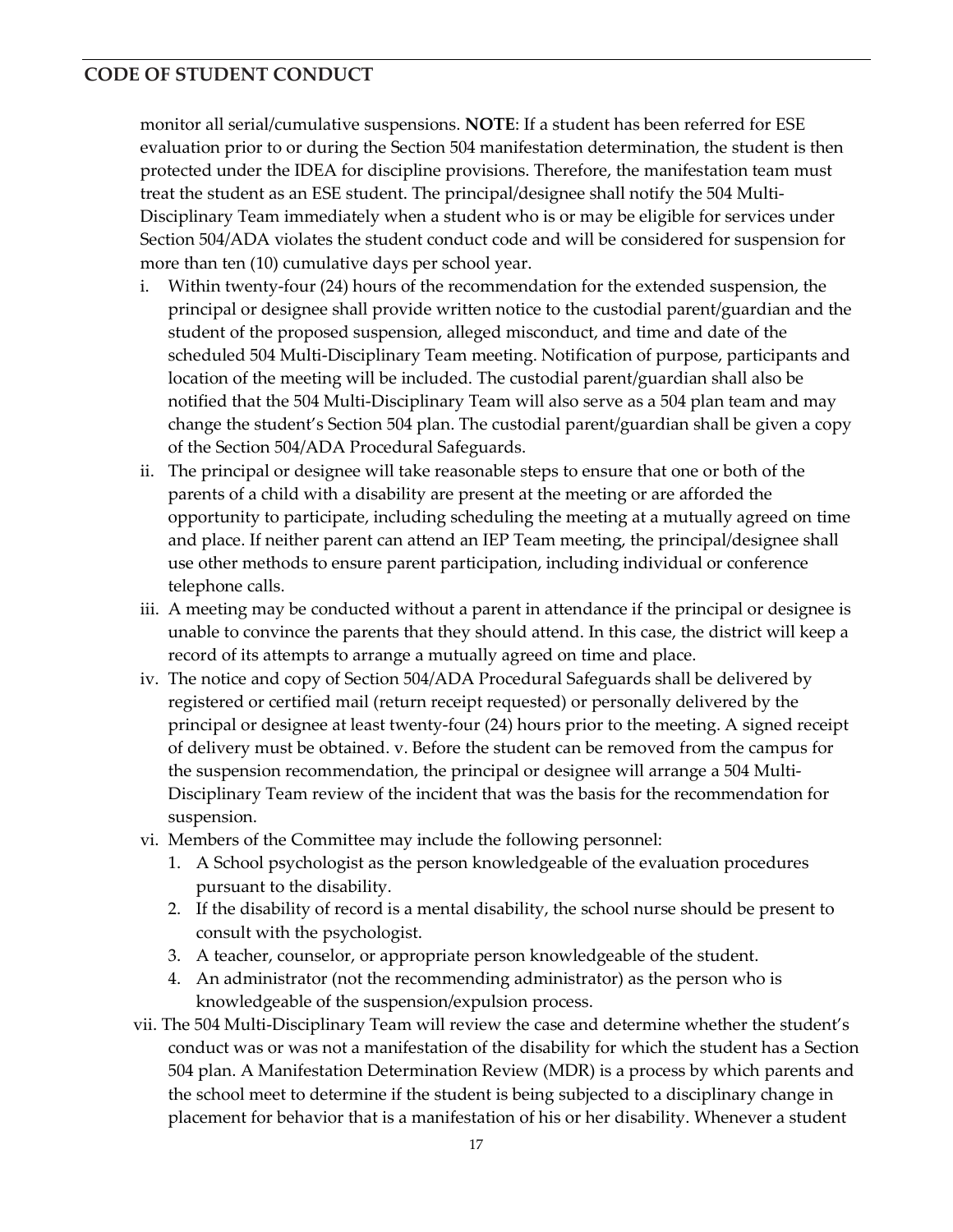with a disability is subjected to a disciplinary change of placement (e.g. suspension or expulsion), the school district must conduct an MDR within 10 days of the decision to remove the student from school.

- viii. When making a manifestation determination, the district, parent, and relevant members of the Team shall review and take student's accommodation plan, any teacher observations, past disciplinary referrals/infractions and any relevant information provided by the parents.
- ix. The team shall then determine: (a) if the conduct in question was caused by, or had a direct and substantial relationship to, the student's disability; or (b) if the conduct in question was the direct result of failure to implement the Section 504 Accommodation Plan. A consensus of the members of the team shall make this determination and such determination will be based upon the information reviewed by the Team. If either (a) or (b) is applicable the conduct shall be determined to be a manifestation of the student's disability.
- x. If the 504 Multi‐Disciplinary Team determines that the student's behavior is not a manifestation, then the student may be suspended from school in the same manner students not eligible for services under Section 504. Nevertheless, such student shall continue to receive education services, so as to enable the child to continue to participate in the general education curriculum, although in another setting, and to progress toward meeting the goals set out in the student's Section 504 accommodation plan, and receive, as appropriate, a functional behavioral assessment, behavioral intervention services and modifications, that are designed to address the behavior violation so that it does not recur.
- xi. If it is determined that the student's behavior is a manifestation of the student's disability, the Multi‐Disciplinary Team shall conduct a functional behavioral assessment and implement a behavior intervention plan, which includes the provision of Positive Behavior Interventions and Supports, if such assessment for conduct was not completed prior to the behavior. If a behavior support plan has been developed, the committee shall review the plan, modify it, as necessary, to address the behavior and include the provision of Positive Behavior Interventions and Supports, and return the student to the placement from which he or she was removed. Nothing herein shall be construed as preventing the team from proposing another placement, so long as the placement is appropriate and in the least restrictive environment*.*

#### 4. **Expulsion of Students under Section 504/ADA**

- a. Students eligible for services under Section 504/ADA may be recommended for expulsion as defined for all students.
- b. The principal or designee shall notify the 504 Multi‐Disciplinary Team immediately when a student with a Section 504 plan is being recommended for expulsion.
- c. Within twenty‐four (24) hours of the recommendation for expulsion, the principal or designee shall provide written notice to the custodial parent/guardian and the student of the proposed expulsion and the date and time of the scheduled 504 Multi‐Disciplinary Team meeting to determine manifestation of disability. The procedures for conducting a MDR and for ensuring parental participation set forth in the Code of Conduct above shall apply to proposals for expulsions.
- d. The notice, procedural safeguards, and a copy of this Policy shall be delivered by certified mail (return receipt requested) or the principal/designee shall personally deliver it and obtain a signed receipt.